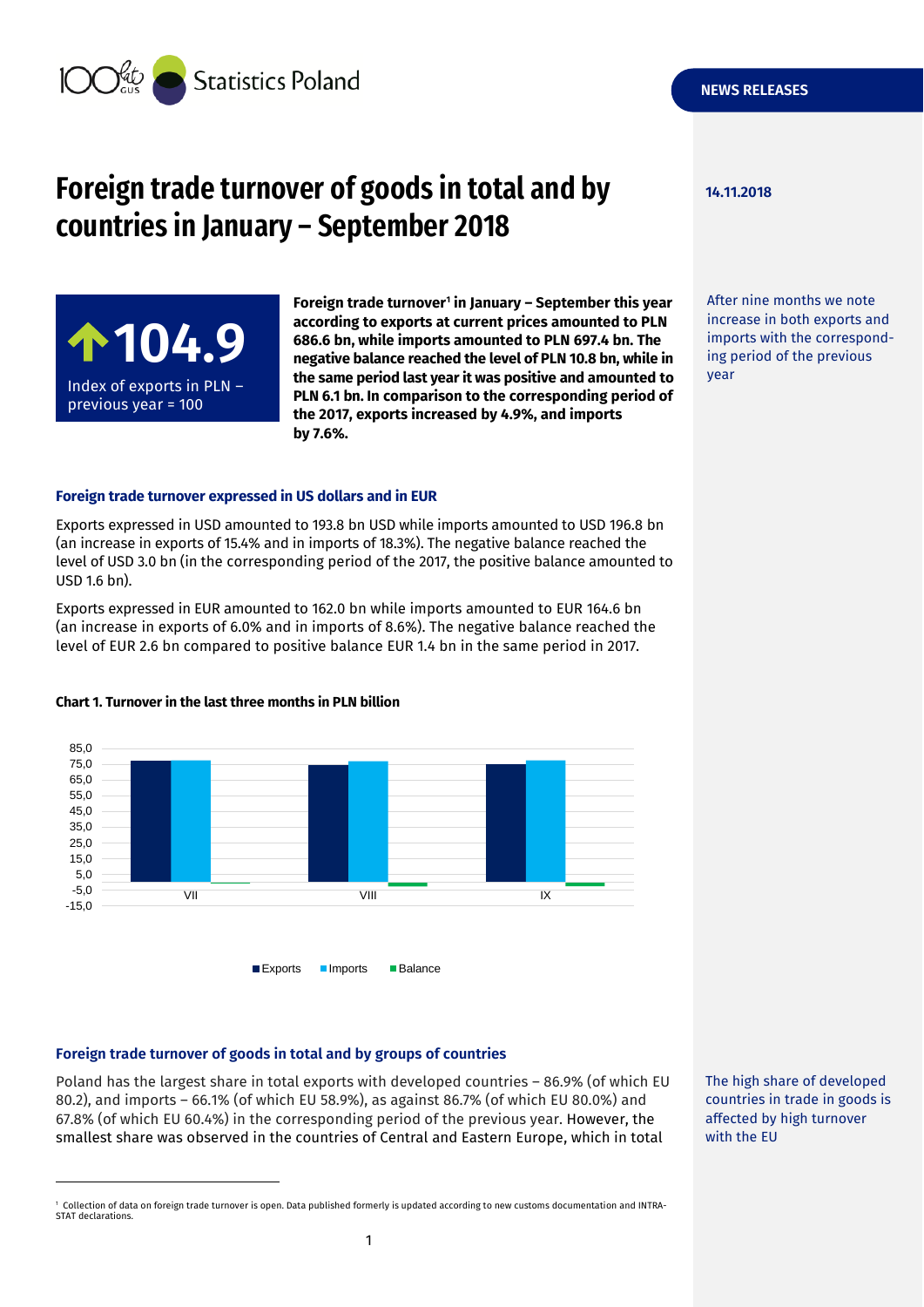exports amounted to 5.8%, and in imports – 9.0%, as against 5.8% and 7.8% in January – September 2017.

The negative balances were recorded with developing countries – minus PLN 123.5 bn (minus USD 34.8 bn, minus EUR 29.1 bn) and with countries Central and Eastern Europe – minus PLN 22.9 bn (minus USD 6.5 bn, minus EUR 5.4 bn). The positive balances were obtained in turnover with developed countries PLN 135.6 bn (USD 38.3 bn, EUR 31.9 bn), of which EU countries a balance of PLN 139.4 bn (USD 39.4 bn, EUR 32.9 bn).

|                                          |            | 2017       | 2018       |            |                     |            |                |       |
|------------------------------------------|------------|------------|------------|------------|---------------------|------------|----------------|-------|
| <b>SPECIFICATION</b>                     | bn         | bn<br>bn   |            |            | $I - IX 2017 = 100$ | $I - IX$   |                |       |
|                                          | <b>PLN</b> | <b>USD</b> | <b>EUR</b> | <b>PLN</b> | <b>USD</b>          | <b>EUR</b> | structure in % |       |
| <b>Exports</b>                           | 686.6      | 193.8      | 162.0      | 104.9      | 115.4               | 106.0      | 100.0          | 100.0 |
| Developed countries                      | 596.8      | 168.5      | 140.8      | 105.1      | 115.7               | 106.2      | 86.7           | 86.9  |
| of which EU                              | 550.5      | 155.5      | 129.9      | 105.2      | 115.8               | 106.3      | 80.0           | 80.2  |
| of which euro-zone                       | 395.8      | 111.8      | 93.4       | 106.0      | 116.7               | 107.2      | 57.0           | 57.6  |
| Developing countries                     | 49.9       | 14.1       | 11.8       | 102.0      | 112.0               | 102.9      | 7.5            | 7.3   |
| Count. of Cent. and East. Europe         | 39.9       | 11.2       | 9.4        | 105.1      | 115.0               | 106.0      | 5.8            | 5.8   |
| Imports (country of origin) <sup>2</sup> | 697.4      | 196.8      | 164.6      | 107.6      | 118.3               | 108.6      | 100.0          | 100.0 |
| Developed countries                      | 461.2      | 130.2      | 108.9      | 104.9      | 115.5               | 106.0      | 67.8           | 66.1  |
| of which EU                              | 411.1      | 116.1      | 97.0       | 105.0      | 115.6               | 106.1      | 60.4           | 58.9  |
| of which euro-zone                       | 329.8      | 93.1       | 77.8       | 105.3      | 115.9               | 106.4      | 48.3           | 47.3  |
| Developing countries                     | 173.4      | 48.9       | 40.9       | 109.6      | 120.4               | 110.7      | 24.4           | 24.9  |
| Count. of Cent. and East. Europe         | 62.8       | 17.7       | 14.8       | 123.9      | 136.2               | 125.2      | 7.8            | 9.0   |
| <b>Balance</b>                           | $-10.8$    | $-3.0$     | $-2.6$     | X          | X                   | X          | X              | X     |
| Developed countries                      | 135.6      | 38.3       | 31.9       | X          | X                   | X          | X              | X     |
| of which EU                              | 139.4      | 39.4       | 32.9       | X          | X                   | X          | X              | X     |
| of which euro-zone                       | 66.0       | 18.7       | 15.6       | X          | X                   | X          | X              | X     |
| Developing countries                     | $-123.5$   | $-34.8$    | $-29.1$    | X          | X                   | X          | X              | X     |
| Count. of Cent. and East. Europe         | $-22.9$    | $-6.5$     | $-5.4$     | x          | X                   | X          | X              | X     |

#### **Table 1. Foreign trade turnover of goods in total and by groups of countries**

#### **Foreign trade turnover by major countries**

-

In January – September this year among the main trade partners of Poland there was an increase in exports to the United States, Germany, Netherlands, Russia, Hungary, France, Czech Republic and Sweden, and imports – from all countries from the main trade partners of Poland.

Among our main trade partners in exports we recorded a decrease in turnover for United Kingdom and Italy

<sup>&</sup>lt;sup>2</sup> Country of origin is the country where the commodity was produced or processed and in this form entered the Polish customs zone.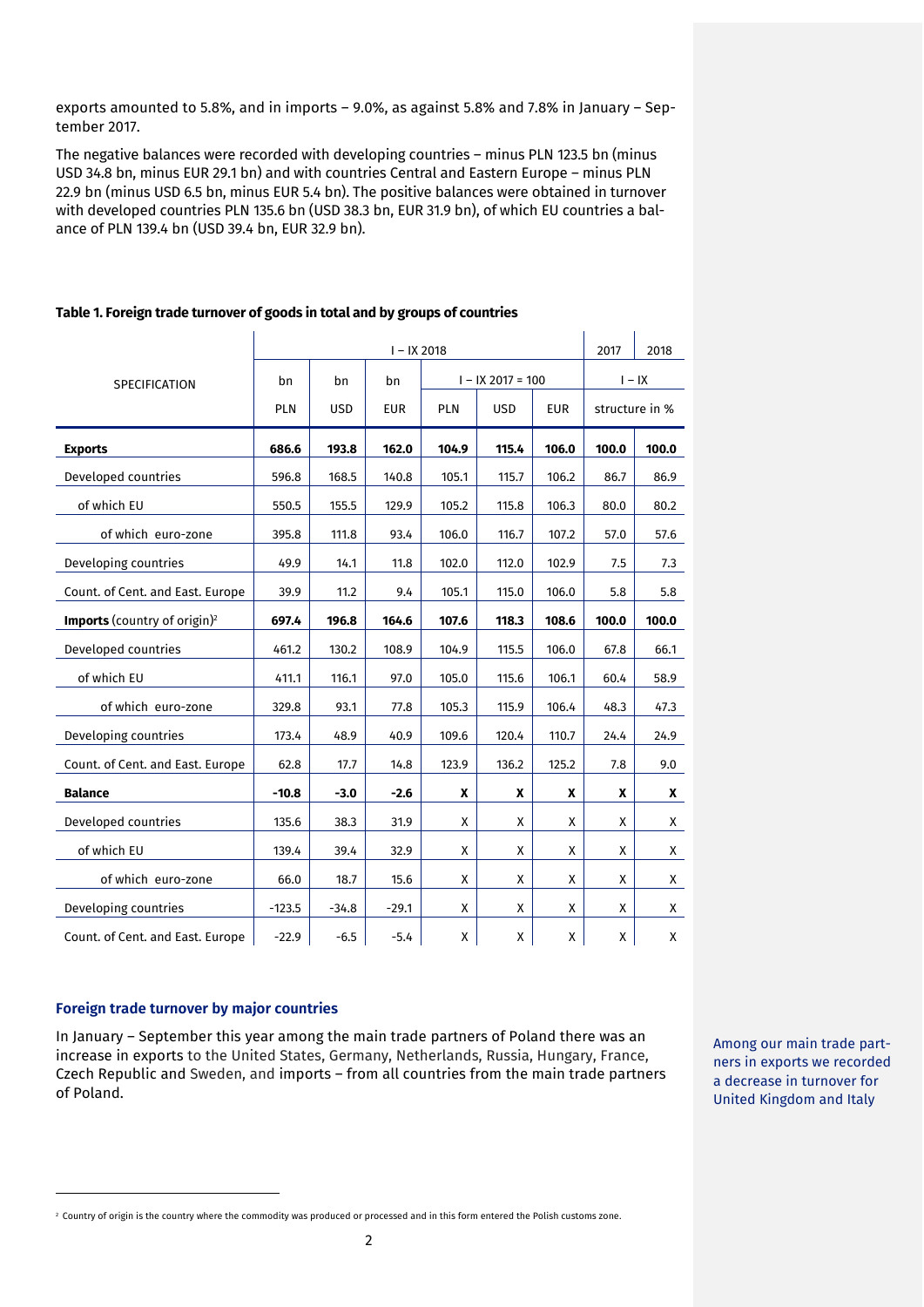The turnover with the top ten of Polish trade partners in exports in January – September 2018 accounted for 66.5% (66.4% in the same period last year), while total imports – 65.3% (against 65.7% after nine months of the 2017).

The share of Germany in exports increased in comparison with the corresponding period of last year by 0.6 pp and amounted to 28.0%, and imports has decreased by 0.6 pp and accounted for 22.6%. The positive balance amounted to PLN 34.5 bn (USD 9.7 bn, EUR 8.1 bn) against PLN 29.1 bn (USD 7.4 bn, EUR 6.8 bn) in the same period of 2017.

|                    |       | 2017                               | 2018       |       |                     |            |                |      |  |  |
|--------------------|-------|------------------------------------|------------|-------|---------------------|------------|----------------|------|--|--|
| SPECIFICATION      | bn    | bn                                 |            |       | $I - IX 2017 = 100$ | $I - IX$   |                |      |  |  |
|                    | PLN   | <b>USD</b>                         | <b>EUR</b> | PLN   | <b>USD</b>          | <b>EUR</b> | structure in % |      |  |  |
| <b>EXPORTS</b>     |       |                                    |            |       |                     |            |                |      |  |  |
| 1. Germany         | 192.1 | 54.2                               | 45.3       | 107.0 | 117.7               | 108.1      | 27.4           | 28.0 |  |  |
| 2. Czech Republic  | 43.8  | 12.4                               | 10.3       | 104.2 | 114.7               | 105.3      | 6.4            | 6.4  |  |  |
| 3. United Kingdom  | 41.6  | 11.8                               | 9.8        | 99.0  | 109.1               | 100.1      | 6.4            | 6.1  |  |  |
| 4. France          | 38.6  | 10.9                               | 9.1        | 105.4 | 116.3               | 106.6      | 5.6            | 5.6  |  |  |
| 5. Italy           | 31.7  | 9.0                                | 7.5        | 97.4  | 107.4               | 98.4       | 5.0            | 4.6  |  |  |
| 6. Netherlands     | 30.8  | 8.7                                | 7.3        | 106.4 | 117.2               | 107.5      | 4.4            | 4.5  |  |  |
| 7. Russia          | 21.0  | 5.9                                | 4.9        | 106.4 | 116.2               | 107.2      | 3.0            | 3.1  |  |  |
| 8. United States   | 19.1  | 5.4                                | 4.5        | 109.0 | 119.7               | 110.0      | 2.7            | 2.8  |  |  |
| 9. Sweden          | 18.8  | 5.3                                | 4.4        | 102.4 | 112.9               | 103.6      | 2.8            | 2.7  |  |  |
| 10. Hungary        | 18.4  | 5.2                                | 4.4        | 105.6 | 116.1               | 106.7      | 2.7            | 2.7  |  |  |
|                    |       | <b>IMPORTS (country of origin)</b> |            |       |                     |            |                |      |  |  |
| 1. Germany         | 157.6 | 44.5                               | 37.2       | 104.8 | 115.2               | 105.8      | 23.2           | 22.6 |  |  |
| 2. China           | 79.3  | 22.3                               | 18.7       | 104.4 | 114.5               | 105.4      | 11.7           | 11.4 |  |  |
| 3. Russia          | 50.6  | 14.2                               | 11.9       | 124.4 | 136.7               | 125.6      | 6.3            | 7.3  |  |  |
| 4. Italy           | 35.4  | 10.0                               | 8.3        | 102.0 | 112.4               | 103.1      | 5.3            | 5.1  |  |  |
| 5. Netherlands     | 26.2  | 7.4                                | 6.2        | 105.8 | 116.5               | 106.9      | 3.8            | 3.8  |  |  |
| 6. France          | 26.0  | 7.3                                | 6.1        | 103.6 | 114.2               | 104.7      | 3.9            | 3.7  |  |  |
| 7. Czech Republic  | 23.8  | 6.7                                | 5.6        | 102.7 | 113.4               | 103.9      | 3.6            | 3.4  |  |  |
| 8. United States   | 20.7  | 5.8                                | 4.9        | 110.8 | 122.0               | 111.9      | 2.9            | 3.0  |  |  |
| 9. Belgium         | 17.9  | 5.0                                | 4.2        | 105.7 | 116.3               | 106.8      | 2.6            | 2.6  |  |  |
| 10. United Kingdom | 16.8  | 4.7                                | 4.0        | 109.6 | 120.4               | 110.7      | 2.4            | 2.4  |  |  |

## **Table 2. Foreign trade turnover by major countries**

The share of Russia in imports increased by 1.0 pp compared to the same period of 2017 and it was 7.3%

## **Imports by country of consignment in total and by groups of countries**

The highest turnover in imports by country of consignment Poland recorded with the developed countries - PLN 518.5 bn, of which the EU – PLN 486.4 bn, compared to PLN 495.8 bn, of which the EU - PLN 464.7 bn in the same period of 2017.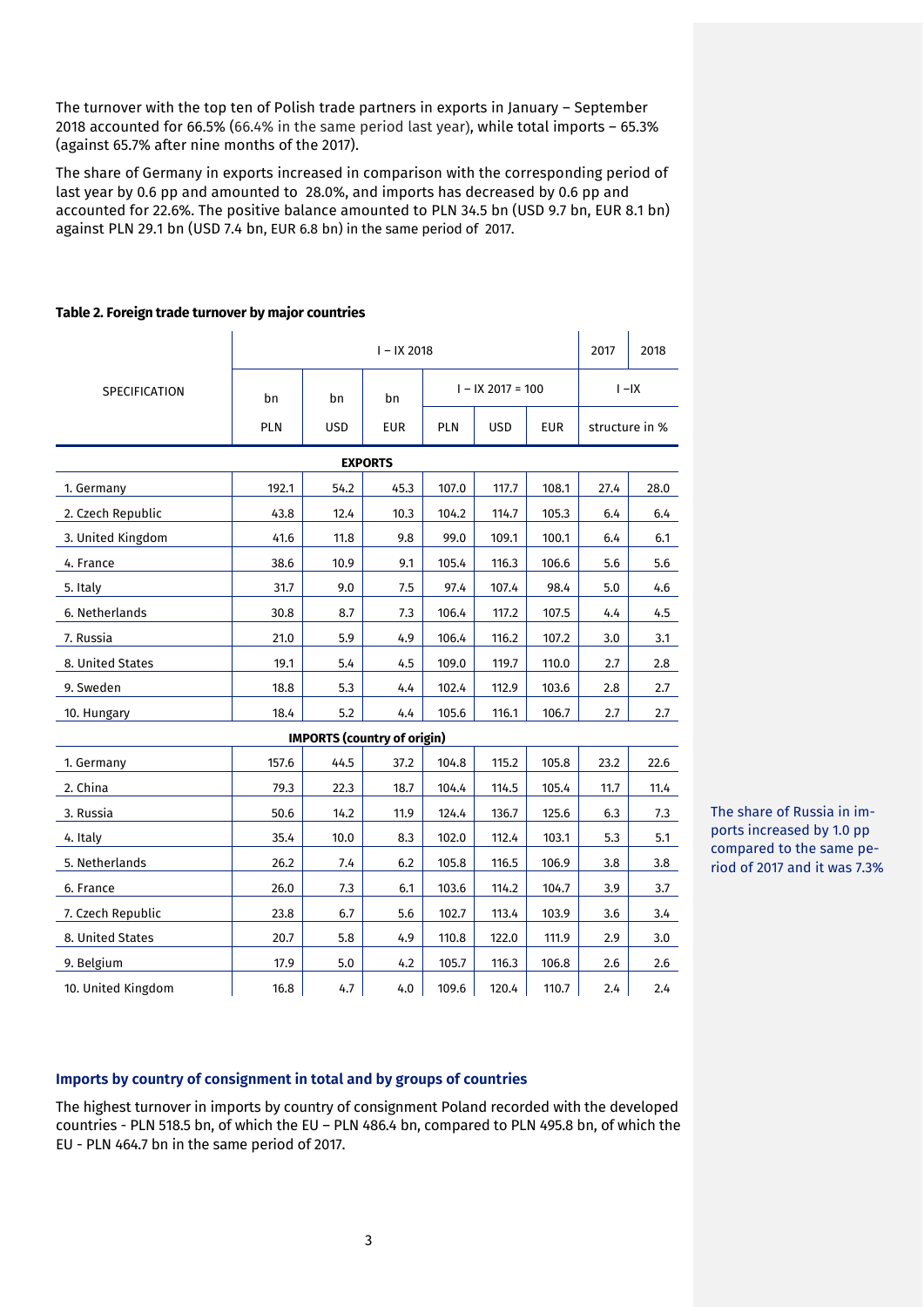# **Table 3. Imports by country of consignment in total and by groups of counties**

|                              |            |            | $I - IX 2018$ |            |                     |            | 2017  | 2018           |
|------------------------------|------------|------------|---------------|------------|---------------------|------------|-------|----------------|
| <b>SPECIFICATION</b>         | bn         | bn         | bn            |            | $I - IX 2017 = 100$ | $I - IX$   |       |                |
|                              | <b>PLN</b> | <b>USD</b> | <b>EUR</b>    | <b>PLN</b> | <b>USD</b>          | <b>EUR</b> |       | structure in % |
| Imports (country of con-     |            |            |               |            |                     |            |       |                |
| $signment$ <sup>3</sup>      | 697.4      | 196.8      | 164.6         | 107.6      | 118.3               | 108.6      | 100.0 | 100.0          |
| Developed countries          | 518.5      | 146.4      | 122.4         | 104.6      | 115.1               | 105.6      | 76.5  | 74.3           |
| of which EU                  | 486.4      | 137.3      | 114.8         | 104.7      | 115.2               | 105.7      | 71.7  | 69.7           |
| of which euro-zone           | 395.2      | 111.6      | 93.3          | 104.6      | 115.1               | 105.7      | 58.3  | 56.7           |
| Developing countries         | 112.1      | 31.6       | 26.4          | 111.4      | 122.4               | 112.5      | 15.5  | 16.1           |
| Countries of Cent. and East. |            |            |               |            |                     |            |       |                |
| Europe                       | 66.8       | 18.8       | 15.8          | 128.6      | 141.3               | 129.9      | 8.0   | 9.6            |
| <b>Balance</b>               | $-10.8$    | $-3.0$     | $-2.6$        | X          | X                   | X          | X     | X              |
| Developed countries          | 78.3       | 22.1       | 18.4          | X          | X                   | X          | X     | X              |
| of which EU                  | 64.1       | 18.2       | 15.1          | X          | X                   | X          | X     | X              |
| of which euro-zone           | 0.6        | 0.2        | 0.1           | X          | X                   | X          | X     | X              |
| Developing countries         | $-62.2$    | $-17.5$    | $-14.6$       | X          | X                   | X          | X     | X              |
| Countries of Cent. and East. |            |            |               |            |                     |            |       |                |
| Europe                       | $-26.9$    | $-7.6$     | $-6.4$        | X          | X                   | X          | X     | X              |

 $\mathbf{r}$ 

 $\mathcal{A}$ 

# **Imports by country of consignment – by countries**

-

The share of Germany in imports by country of consignment to imports by country of origin was higher by 4.7 pp, accordingly the share of the Netherlands was higher by 1.9 pp, Belgium by 1.3 pp, Czech Republic by 0.5 pp and Russia by 0.3 pp.

# **Table 4. Imports by country of consignment – by countries**

| SPECIFICATION | I – IX 2018 |            |            |                     |            |            |                | 2018 |
|---------------|-------------|------------|------------|---------------------|------------|------------|----------------|------|
|               | bn          | bn         | bn         | $I - IX 2017 = 100$ |            |            | $I - IX$       |      |
|               | <b>PLN</b>  | <b>USD</b> | <b>EUR</b> | <b>PLN</b>          | <b>USD</b> | <b>EUR</b> | structure in % |      |

| <b>IMPORTS (country of consignment)</b> |       |      |      |       |       |       |      |      |  |  |
|-----------------------------------------|-------|------|------|-------|-------|-------|------|------|--|--|
| 1. Germany                              | 190.4 | 53.7 | 44.9 | 104.5 | 114.8 | 105.5 | 28.1 | 27.3 |  |  |
| 2. Russia                               | 53.3  | 15.0 | 12.6 | 129.5 | 142.3 | 130.9 | 6.3  | 7.6  |  |  |
| 3. China                                | 50.1  | 14.1 | 11.8 | 108.1 | 118.7 | 109.2 | 7.2  | 7.2  |  |  |
| 4. Netherlands                          | 39.5  | 11.2 | 9.3  | 102.4 | 112.8 | 103.5 | 5.9  | 5.7  |  |  |
| 5. Italy                                | 35.4  | 10.0 | 8.4  | 100.8 | 111.1 | 101.9 | 5.4  | 5.1  |  |  |
| 6. France                               | 28.2  | 8.0  | 6.7  | 104.4 | 115.2 | 105.6 | 4.2  | 4.0  |  |  |
| 7. Belgium                              | 27.2  | 7.7  | 6.4  | 110.8 | 121.7 | 111.9 | 3.8  | 3.9  |  |  |
| 8. Czech Republic                       | 27.2  | 7.7  | 6.4  | 105.5 | 116.4 | 106.7 | 4.0  | 3.9  |  |  |
| 9. United Kingdom                       | 17.9  | 5.1  | 4.2  | 101.8 | 111.9 | 102.8 | 2.7  | 2.6  |  |  |
| 10. Spain                               | 16.4  | 4.6  | 3.9  | 106.3 | 117.2 | 107.4 | 2.4  | 2.4  |  |  |

The share of imports from China according by country of consignment to the share of the country of origin was lower by 4.2 pp

<sup>&</sup>lt;sup>3</sup> Country of consignment is the country from which the goods were introduced into the Polish territory irrespective of their origin.